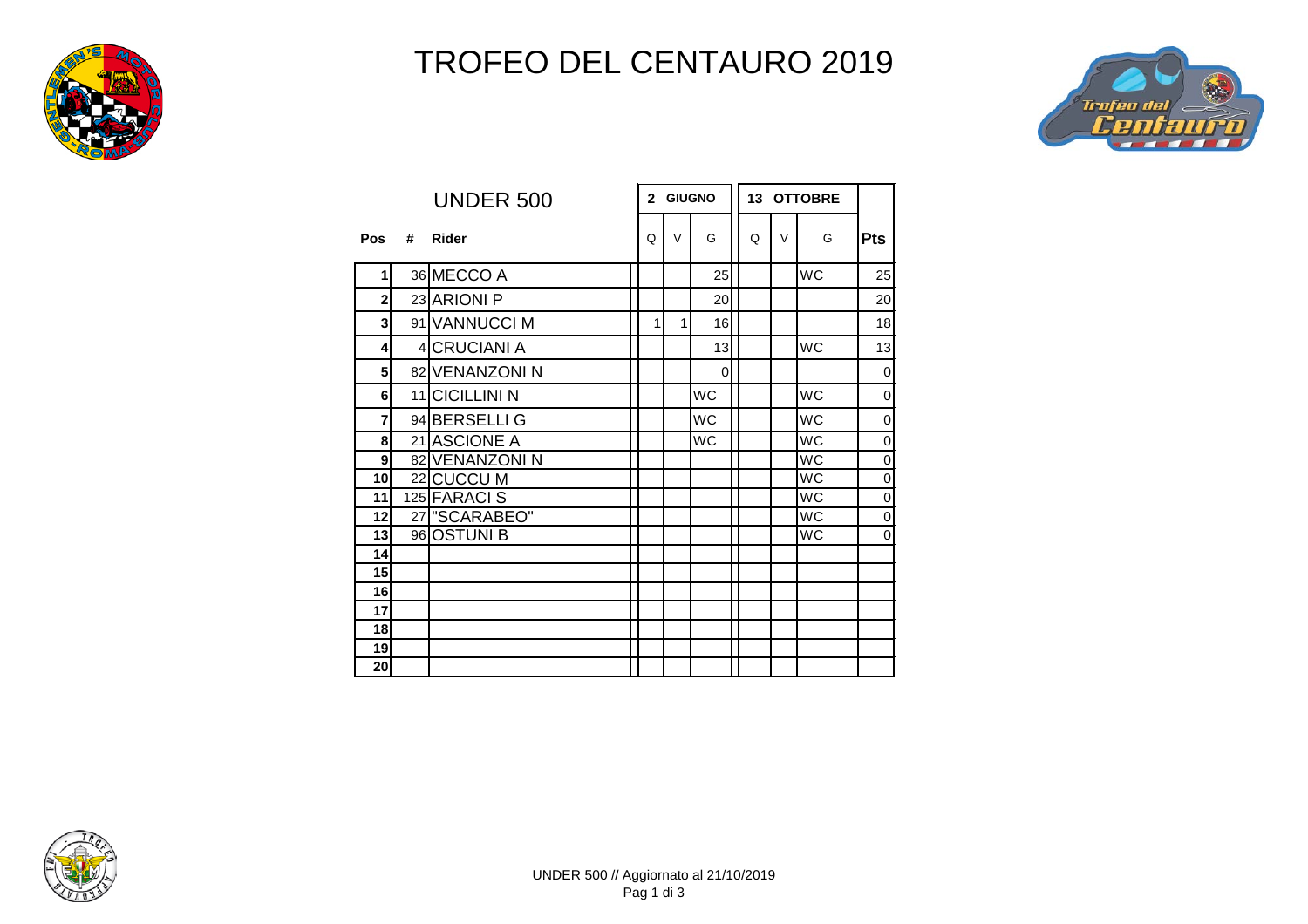

## TROFEO DEL CENTAURO 2019



|                         |   | 600 SS             |              | 2 GIUGNO |                | 13 OTTOBRE |        |           |                |
|-------------------------|---|--------------------|--------------|----------|----------------|------------|--------|-----------|----------------|
| Pos                     | # | Rider              | Q            | $\vee$   | G              | Q          | $\vee$ | G         | <b>Pts</b>     |
| 1                       |   | 7 MARIOTTI G       |              |          |                | 1          |        | 1<br>25   | 27             |
| $\overline{\mathbf{2}}$ |   | 2 SOMMARIVA L      |              | 1        | 25             |            |        |           | 26             |
| $\overline{\mathbf{3}}$ |   | 71 BALLINI A       |              |          | 25             |            |        |           | 25             |
| $\overline{\mathbf{4}}$ |   | 8 PORRETTA D       | $\mathbf{1}$ |          | 20             |            |        | <b>WC</b> | 21             |
| 5                       |   | 21 D'AMICO M       |              |          | 20             |            |        |           | 20             |
| 6                       |   | 91 CERULLO G       |              |          | 16             |            |        |           | 16             |
| $\overline{7}$          |   | 61 D'ANCONA A      |              |          | 13             |            |        |           | 13             |
| 8                       |   | 66 SENATORE M      |              |          | 11             |            |        |           | 11             |
| $\overline{9}$          |   | 20 CASTELLANI F.M. |              |          | 10             |            |        |           | 10             |
| 10                      |   | 19 BENTIVOGLIO G   |              |          | $\mathbf 0$    |            |        |           | $\mathbf 0$    |
| 11                      |   | 124 MILISCI F.C.   |              |          | 0              |            |        |           | $\mathbf 0$    |
| 12                      |   | 44 GIOSTRA D       |              |          | $\mathbf 0$    |            |        | <b>WC</b> | $\overline{0}$ |
| 13                      |   | 119 BONA D         |              |          | 0              |            |        |           | $\mathbf 0$    |
| 14                      |   | 42 RUSSO S         |              |          | $\overline{0}$ |            |        |           | $\overline{0}$ |
| 15                      |   | 24 BALELLA G.M.    |              |          | <b>WC</b>      |            |        | <b>WC</b> | $\overline{0}$ |
| 16                      |   | 196 DI MARCO D     |              |          | <b>WC</b>      |            |        |           | $\mathbf 0$    |
| 17                      |   | 17 CORVO S         |              |          | <b>WC</b>      |            |        |           | $\overline{0}$ |
| 18                      |   | 119 LOMBARDI G     |              |          | <b>WC</b>      |            |        |           | $\mathbf 0$    |
| 19                      |   | 52 VIGLIENO E      |              |          |                |            |        | <b>WC</b> | $\overline{0}$ |
| 20                      |   | 4 PASSARELLI E     |              |          |                |            |        | <b>WC</b> | $\overline{0}$ |
| 21                      |   | 27 TARTAGLIA A     |              |          |                |            |        | <b>WC</b> | $\overline{0}$ |
| 22                      |   | 26 ROTOLO A        |              |          |                |            |        | <b>WC</b> | $\mathbf 0$    |
| 23                      |   | 628 STOLLI D       |              |          |                |            |        | <b>WC</b> | $\mathbf 0$    |
| 24                      |   | 32 PETRIF          |              |          |                |            |        | <b>WC</b> | $\mathbf 0$    |
| 25                      |   | 100 SBACCHERIL     |              |          |                |            |        | <b>WC</b> | $\mathbf 0$    |